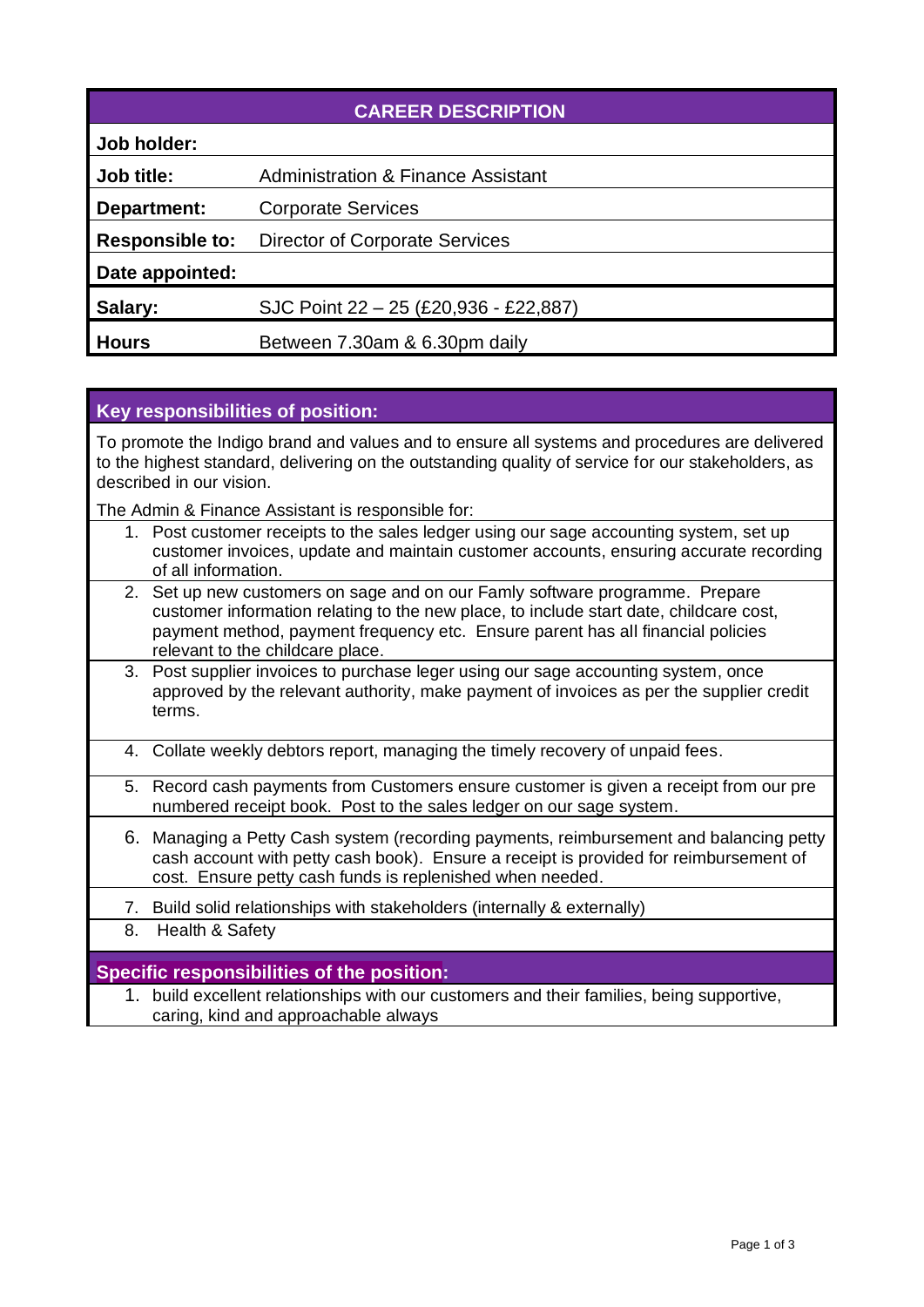- 2. Work in collaboration with colleagues and teams
- 3. Ensure work tasks are completed on time and with a high level of accuracy
- 4. Be a good team member, supporting colleagues and the wider organisation where needed.

## *Administration*

- 1. Filing, answering the telephone, meeting & greeting families & visitors, setting up staff and children's files and any other admin tasks as required by the service manager.
- 2. To complete administrative tasks outlined by Manager of the service to the highest standard on a regular basis.

### *Training*

- 1. Attend regular training sessions and ensure that all mandatory requirements are met, ensuring you evaluate all training sessions and feedback to Director of Corporate **Services**
- 2. To identify personal training needs, highlighting these to the service manager at supportive supervision sessions and annual review. You will demonstrate a commitment to your own Continued Professional Development.
- 3. Positively support new staff members, students and work experience candidates ensuring you are a positive role model.
- 4. To attend regular supervisions and appraisals.

*Parent and CYP Engagement*

- 1. To operate as a strong, supportive and positive role model for our parents and colleagues
- 2. To ensure The Indigo Group's expectations in relation to outstanding customer service are at least met if not exceeded.
- 3. To ensure that enrolments (new children) are carried out to the highest standard, in line with The Indigo Group Admissions procedure and that all parents, children and young people are welcomed in to the service and are given a positive experience.

*Health and Safety*

- 1. Adhering to legal responsibilities and duties under *the Health and Safety at Work Act*, and requirements of SSSC in order, to take reasonable care for the health and safety of yourself, your colleagues and visitors to our services
- 2. To follow all Indigo Group systems and procedures, including those in Employee Handbook to ensure your own safety day to day and that of your colleagues, families and visitors

## **Other responsibilities:**

- 1. To collaborate with and support your team members and cover your colleagues when necessary.
- 2. to keep the Director of Corporate services updated on weekly debt position by running a weekly report of the debt position for your service.
- 3. Whilst you are not required to register with SSSC you will be familiar and will comply with SSSC Codes of Practice
- 4. You will attend regular team meetings include planning, development and review meetings.